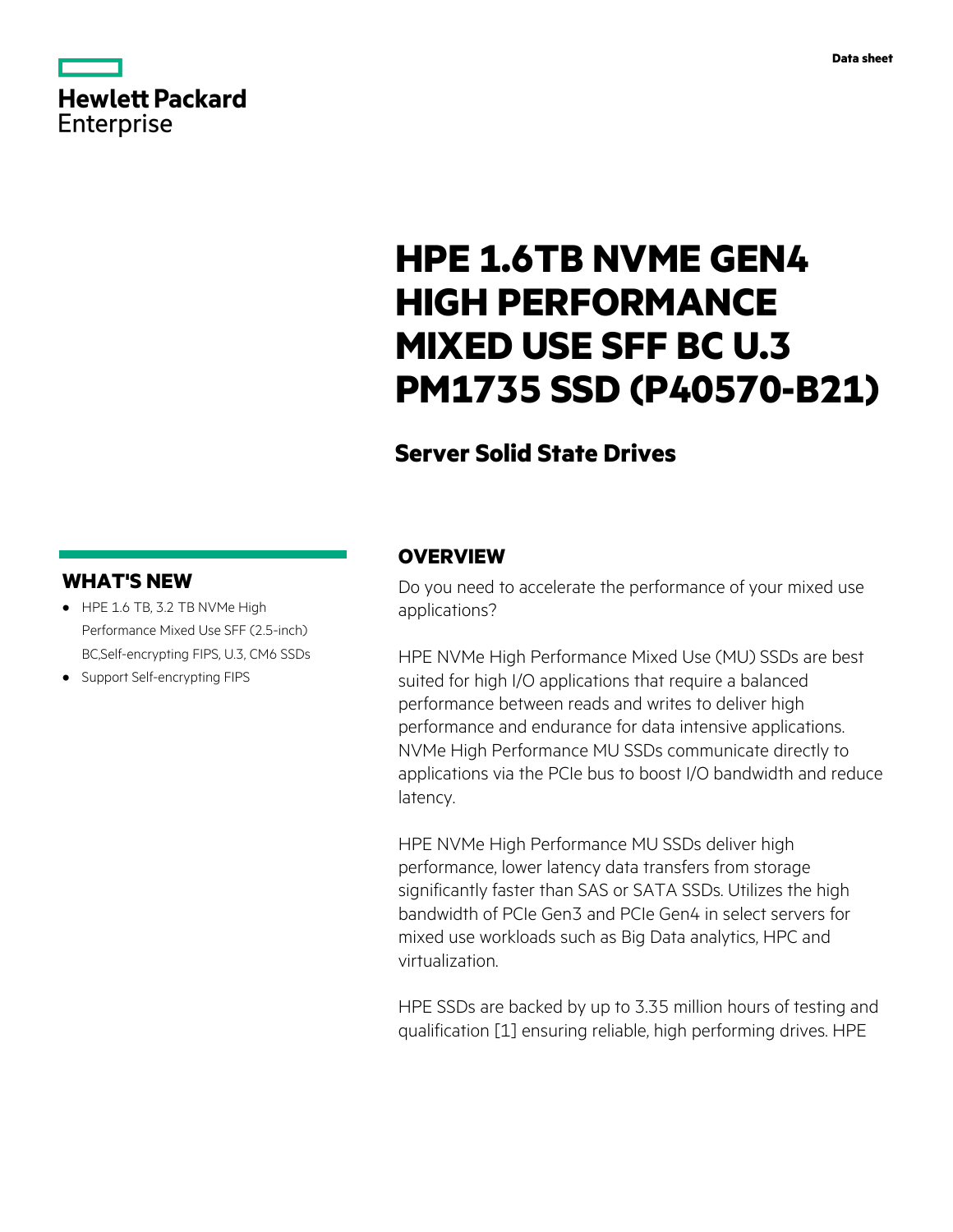Digitally Signed Firmware prevents unauthorized access to data by providing the assurance that drive firmware comes from a trusted source.

#### **FEATURES**

#### **High Performance, Exceptional Reliability, and Efficiency for Faster Business Results**

HPE NVMe High Performance Mixed Use (MU) Solid State Drives are ideal for Big Data analytics, cloud computing, high performance compute, business intelligence, database applications and virtualization.

Achieve higher IOPS and lower latency to enhance the performance of your data center.

Maintain data accuracy with full data-path error detection.

Choose from a broad portfolio of enhanced solutions in a wide variety of capacities.

HPE NVMe High Performance Solid State Drives

#### **HPE Continues to Enhance its SSD Portfolio by Offering NVMe U.3 PCIe Gen4 SSDs**

HPE NVMe PCIe Gen4 U.3 SSDs deliver higher performance for server-storage solutions to better meet the challenges within high performance workloads.

HPE NVMe U.3 PCIe Gen4 SSDs are 100% backwards compatible with NVMe U.2 SSD backplanes on HPE Gen10 servers.

#### **Self-encrypting FIPS**

Supports Self-Encrypting TCG Opal FIPS-140-2.

Protect data if the storage device is physically stolen or subject to inappropriate chain of custody, returned for warranty, repair, expired lease, disposal, or repurposed for other storage duties.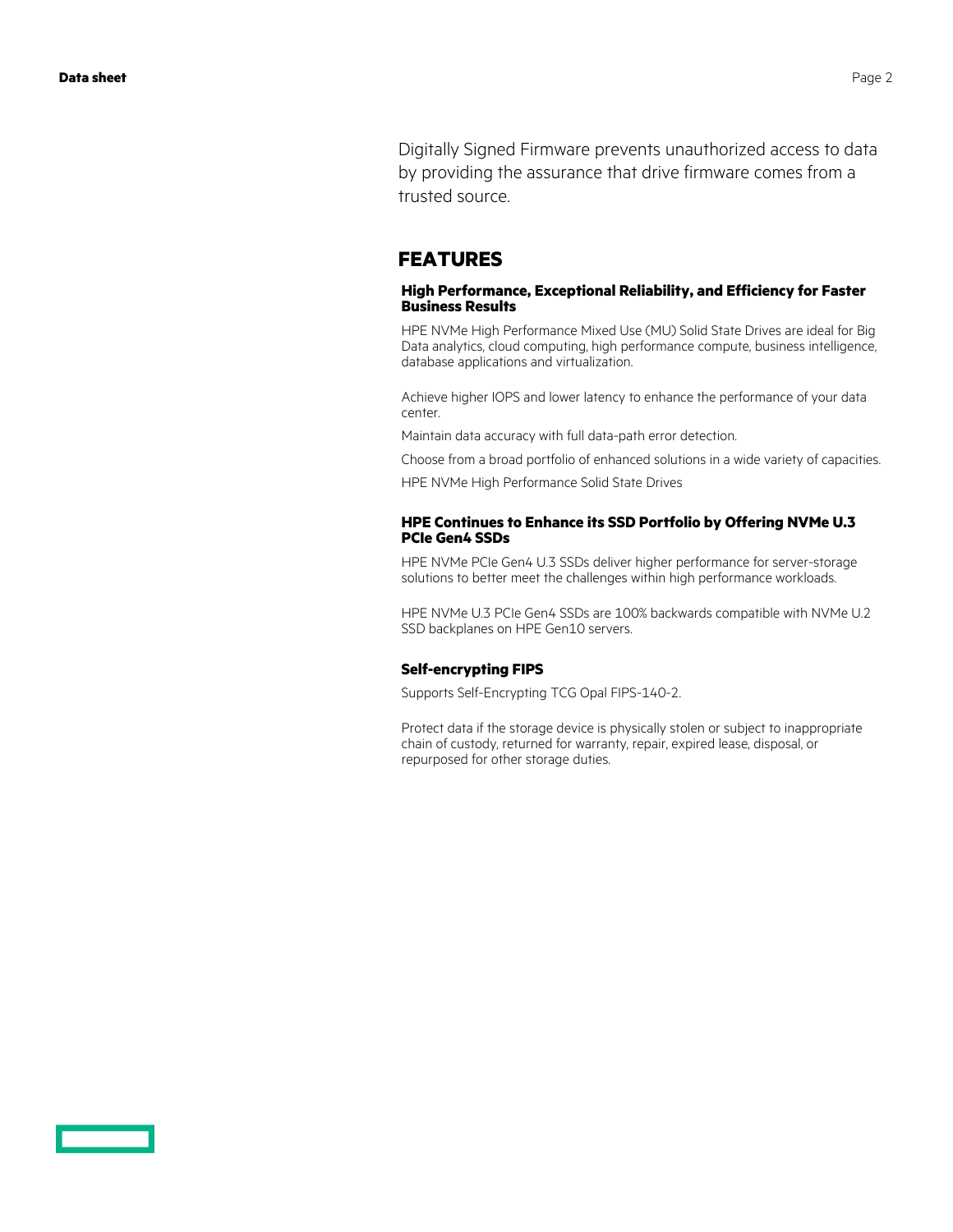<u>a sa sainte ann an Saonachd ann an S</u>

# **Technical specifications HPE 1.6TB NVMe Gen4 High Performance Mixed Use SFF BC U.3 PM1735 SSD**

| <b>Product Number</b>                        | P40570-B21                                                                                                                                                                                                                                                                                                           |
|----------------------------------------------|----------------------------------------------------------------------------------------------------------------------------------------------------------------------------------------------------------------------------------------------------------------------------------------------------------------------|
| <b>Lifetime Writes</b>                       | 8.760                                                                                                                                                                                                                                                                                                                |
| <b>Endurance DWPD (Drive Writes Per Day)</b> | 3                                                                                                                                                                                                                                                                                                                    |
| <b>Read IOPS</b>                             | Random Read IOPS (4KiB, Q=16)=190,000<br>Max Random Read IOPS (4KiB)=800,000@Q256                                                                                                                                                                                                                                    |
| <b>Write IOPS</b>                            | Random Write IOPS (4KiB, Q=16) 235,000<br>Max Random Write IOPS (4KiB) 240,000@Q32                                                                                                                                                                                                                                   |
| <b>Power (Watts)</b>                         | 14.1                                                                                                                                                                                                                                                                                                                 |
| <b>Plug Type</b>                             | Hot Pluggable                                                                                                                                                                                                                                                                                                        |
| <b>Height</b>                                | 15mm                                                                                                                                                                                                                                                                                                                 |
| Warranty                                     | HPE Solid State Drives and Add-In Cards have a standard 3/0/0 warranty<br>Customer Self Repair (CSR) subject to maximum usage limitations. Maximum usage limit is the maximum<br>amount of data that can be written to the drive. Drives that have reached this limit will not be eligible for<br>warranty coverage. |